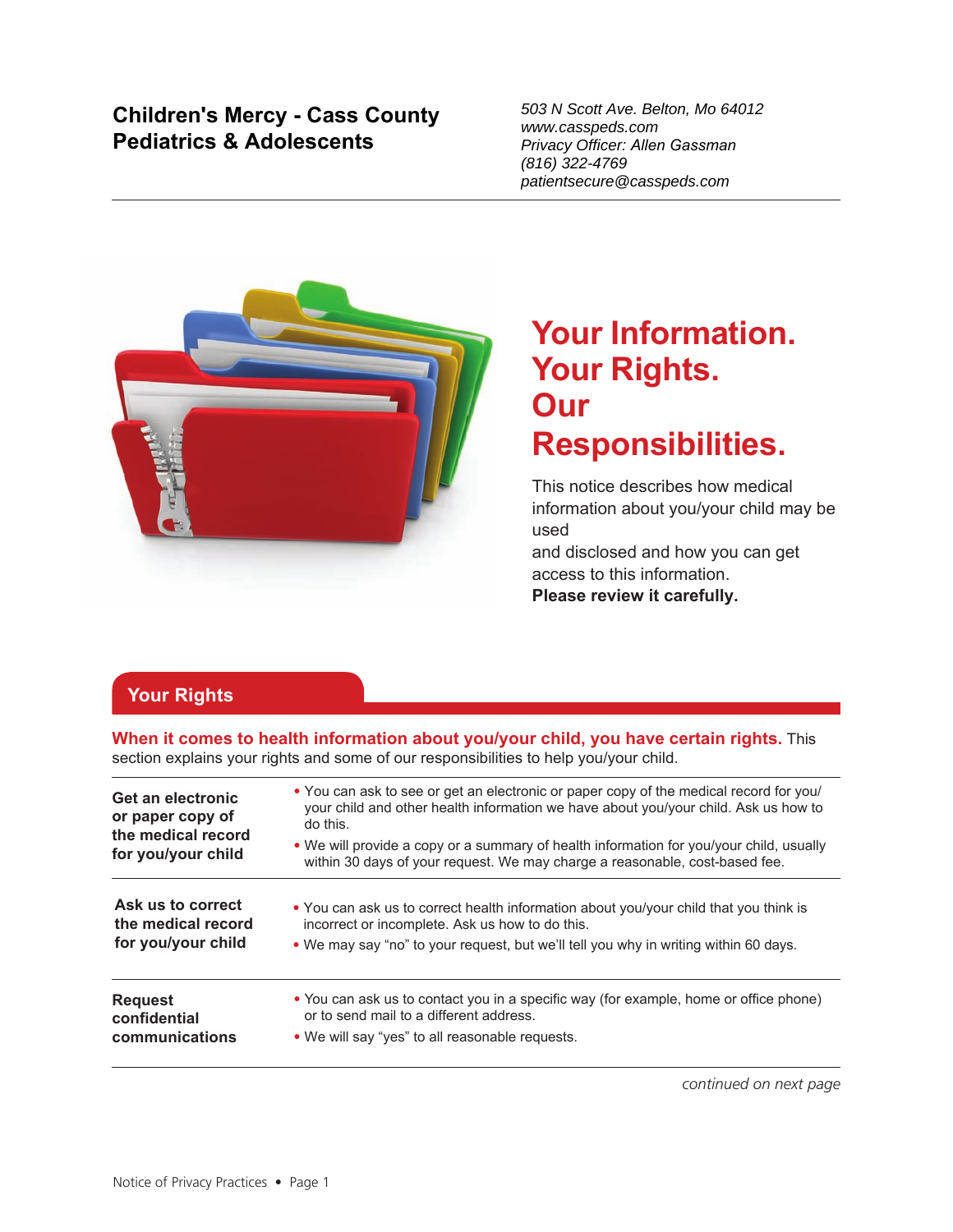| <b>Your Rights continued</b>                                 |                                                                                                                                                                                                                                                                                                                                |
|--------------------------------------------------------------|--------------------------------------------------------------------------------------------------------------------------------------------------------------------------------------------------------------------------------------------------------------------------------------------------------------------------------|
| Ask us to limit what<br>we use or share                      | . You can ask us not to use or share certain health information for treatment,<br>payment, or our operations.<br>. We are not required to agree to your request, and we may say "no" if it would<br>affect the care of you/your child.                                                                                         |
|                                                              | . If you pay for a service or health care item out-of-pocket in full, you can ask us not<br>to share that information for the purpose of payment or our operations with your<br>health insurer.                                                                                                                                |
|                                                              | . We will say "yes" unless a law requires us to share that information.                                                                                                                                                                                                                                                        |
| Get a list of those with<br>whom we've shared<br>information | • You can ask for a list (accounting) of the times we've shared health information<br>about you/your child for six years prior to the date you ask, who we shared it with,<br>and why.                                                                                                                                         |
|                                                              | . We will include all the disclosures except for those about treatment, payment,<br>and health care operations, and certain other disclosures (such as any you asked<br>us to make). We'll provide one accounting a year for free but will charge a<br>reasonable, cost-based fee if you ask for another one within 12 months. |
| Get a copy of this<br>privacy notice                         | • You can ask for a paper copy of this notice at any time, even if you have agreed<br>to receive the notice electronically. We will provide you with a paper copy<br>promptly.                                                                                                                                                 |
| <b>Choose someone to</b><br>act for you/your child           | . If you have given someone medical power of attorney or if someone is your legal<br>guardian, that person can exercise the rights of you/your child and make choices<br>about health information about you/your child.                                                                                                        |
|                                                              | . We will make sure the person has this authority and can act for you/your child<br>before we take any action.                                                                                                                                                                                                                 |
| File a complaint if<br>you feel the rights of                | • You can complain if you feel we have violated the rights of you/your child by<br>contacting us using the information on page 1.                                                                                                                                                                                              |
| you/your child are<br>violated                               | . You can file a complaint with the U.S. Department of Health and Human<br>Services Office for Civil Rights by sending a letter to 200 Independence<br>Avenue, S.W., Washington, D.C. 20201, calling 1-877-696-6775, or visiting<br>www.hhs.gov/ocr/privacy/hipaa/complaints/.                                                 |
|                                                              | . We will not retaliate against you for filing a complaint.                                                                                                                                                                                                                                                                    |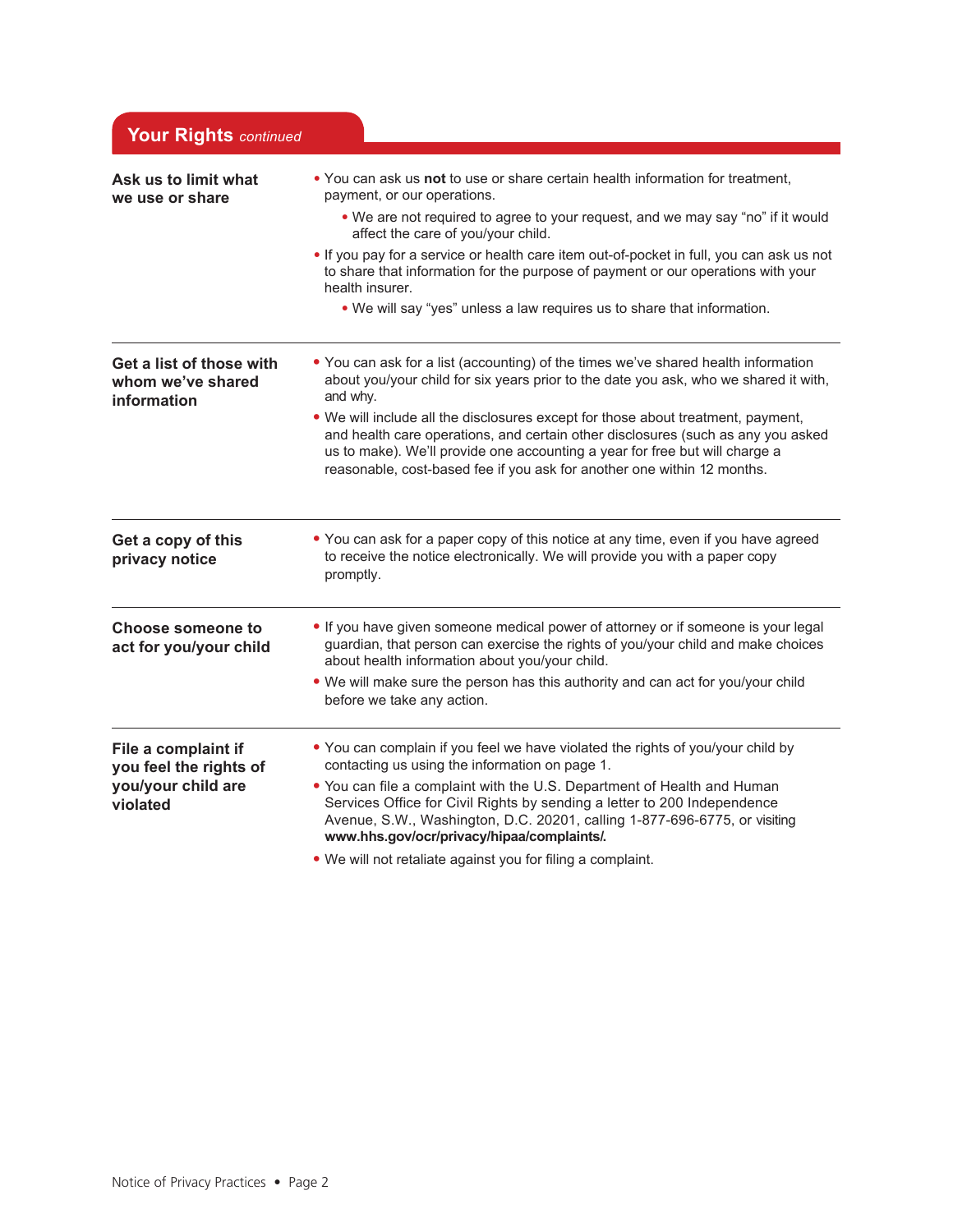### **Your Choices**

**For certain health information, you can tell us your choices about what we share.** If you have a clear preference for how we share information about you/your child in the situations described

below, talk to us. Tell us what you want us to do, and we will follow your instructions.

| In these cases, you have<br>both the right and              | • Share information with your family, close friends, or others involved in the<br>care of you/your child                                                                                                                                                                                                                                                      |  |
|-------------------------------------------------------------|---------------------------------------------------------------------------------------------------------------------------------------------------------------------------------------------------------------------------------------------------------------------------------------------------------------------------------------------------------------|--|
| choice to tell us to:                                       | • Share information in a disaster relief situation                                                                                                                                                                                                                                                                                                            |  |
|                                                             | • Include information about you/ your child in a hospital directory                                                                                                                                                                                                                                                                                           |  |
|                                                             | • Contact you for fundraising efforts                                                                                                                                                                                                                                                                                                                         |  |
|                                                             | If you are not able to tell us your preference, for example if you/your child are<br>unconscious, we may go ahead and share information about you/your child if we<br>believe it is in the best interest of you/your child. We may also share information<br>about you/your child when needed to lessen a serious and imminent threat to<br>health or safety. |  |
| In these cases we never<br>share information about          | • Marketing purposes                                                                                                                                                                                                                                                                                                                                          |  |
| you/your child unless<br>you give us written<br>permission: | • Sale of information about you/your child                                                                                                                                                                                                                                                                                                                    |  |
|                                                             | • Most sharing of psychotherapy notes                                                                                                                                                                                                                                                                                                                         |  |
| In the case of fundraising:                                 | • We may contact you for fundraising efforts, but you can tell us not to contact you again                                                                                                                                                                                                                                                                    |  |

### **Our Uses and Disclosures**

**How do we typically use or share health information about you/your child?** We typically use or share health information about you/your child in the following ways.

| Treat you/your<br>child                           | • We can use health information about you/<br>your child and share it with other<br>professionals who are treating you/your child.                         | <b>Example:</b> A doctor treating you/your<br>child for an injury asks another doctor<br>about the overall health condition of<br>you/your child.           |
|---------------------------------------------------|------------------------------------------------------------------------------------------------------------------------------------------------------------|-------------------------------------------------------------------------------------------------------------------------------------------------------------|
| <b>Run our</b><br>organization                    | • We can use and share health information about<br>you/your child to run our practice, improve care for<br>you/your child, and contact you when necessary. | <b>Example:</b> We use health information<br>about you/your child to manage the<br>treatment and services provided to you/<br>your child.                   |
| <b>Bill for services</b><br>for you/your<br>child | • We can use and share the health information<br>about you/your child to bill and get payment from<br>health plans or other entities.                      | <b>Example:</b> We give information about<br>you/your child to your health insurance<br>plan so it will pay for the services<br>provided to you/your child. |

*continued on next page*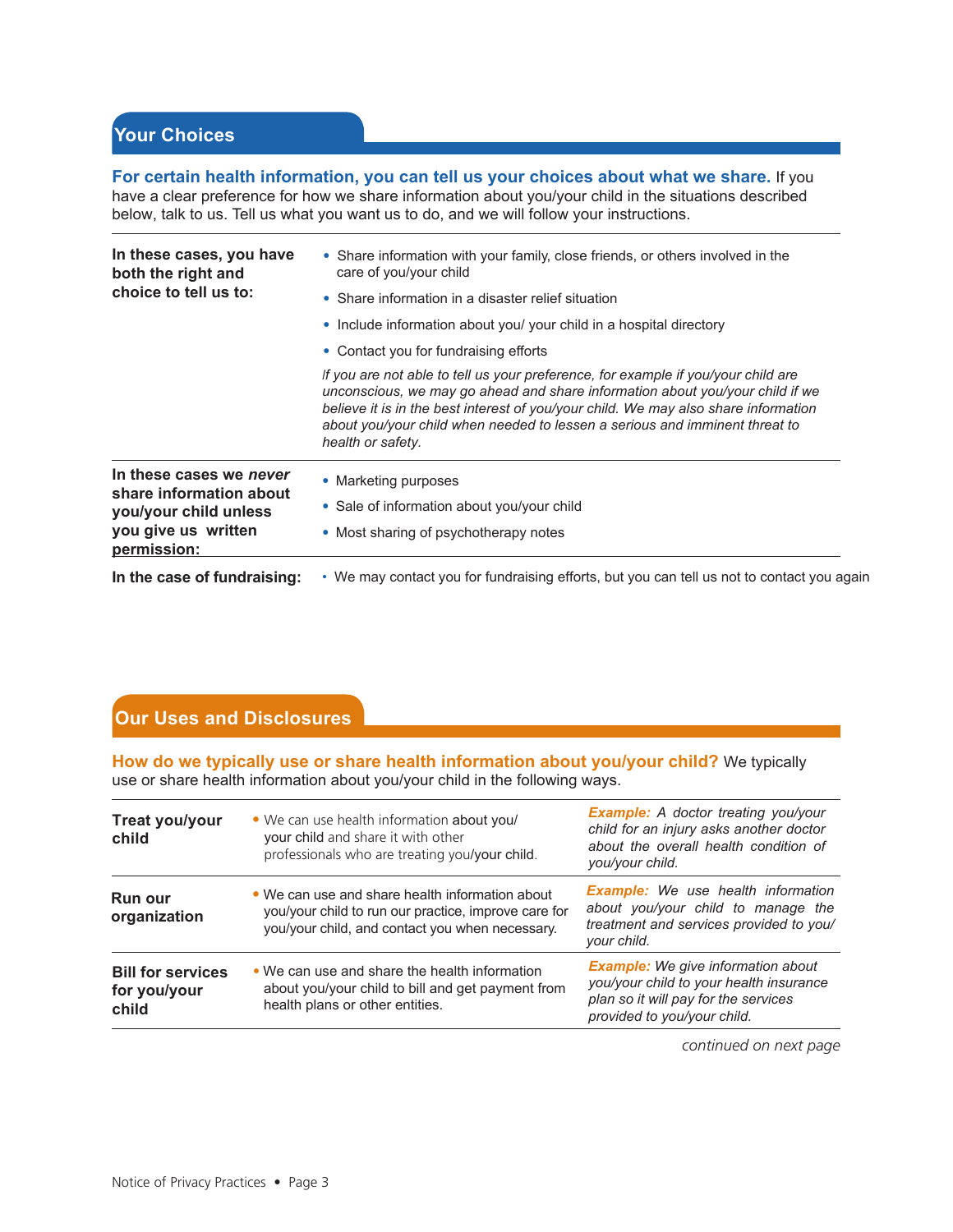**How else can we use or share health information about you/your child?** We are allowed or required to share information about you/your child in other ways – usually in ways that contribute to the public good, such as public health and research. We have to meet many conditions in the law before we can share information about you/your child for these purposes. For more information see: **www.hhs.gov/ ocr/privacy/hipaa/understanding/consumers/index.html.**

| Help with public health<br>and safety issues                                                  | . We can share health information about you/your child for certain situations<br>such as:<br>• Preventing disease<br>• Helping with product recalls<br>• Reporting adverse reactions to medications<br>• Reporting suspected abuse, neglect, or domestic violence<br>• Preventing or reducing a serious threat to anyone's health or safety                       |  |
|-----------------------------------------------------------------------------------------------|-------------------------------------------------------------------------------------------------------------------------------------------------------------------------------------------------------------------------------------------------------------------------------------------------------------------------------------------------------------------|--|
| Do research                                                                                   | . We can use or share information about you/your child for health research.                                                                                                                                                                                                                                                                                       |  |
| Comply with the law                                                                           | . We will share information about you/your child if state or federal laws require it,<br>including with the Department of Health and Human Services if it wants to see<br>that we're complying with federal privacy law.                                                                                                                                          |  |
| Respond to organ and<br>tissue donation requests                                              | • We can share health information about you/your child with organ<br>procurement organizations.                                                                                                                                                                                                                                                                   |  |
| Work with a medical<br>examiner or funeral director                                           | . We can share health information with a coroner, medical examiner, or<br>funeral director when an individual dies.                                                                                                                                                                                                                                               |  |
| <b>Address workers'</b><br>compensation, law<br>enforcement, and other<br>government requests | . We can use or share health information about you/your child:<br>• For workers' compensation claims<br>• For law enforcement purposes or with a law enforcement official<br>• With health oversight agencies for activities authorized by law<br>• For special government functions such as military, national security, and<br>presidential protective services |  |
| <b>Respond to lawsuits</b><br>and legal actions                                               | . We can share health information about you/your child in response to a<br>court or administrative order, or in response to a subpoena.                                                                                                                                                                                                                           |  |